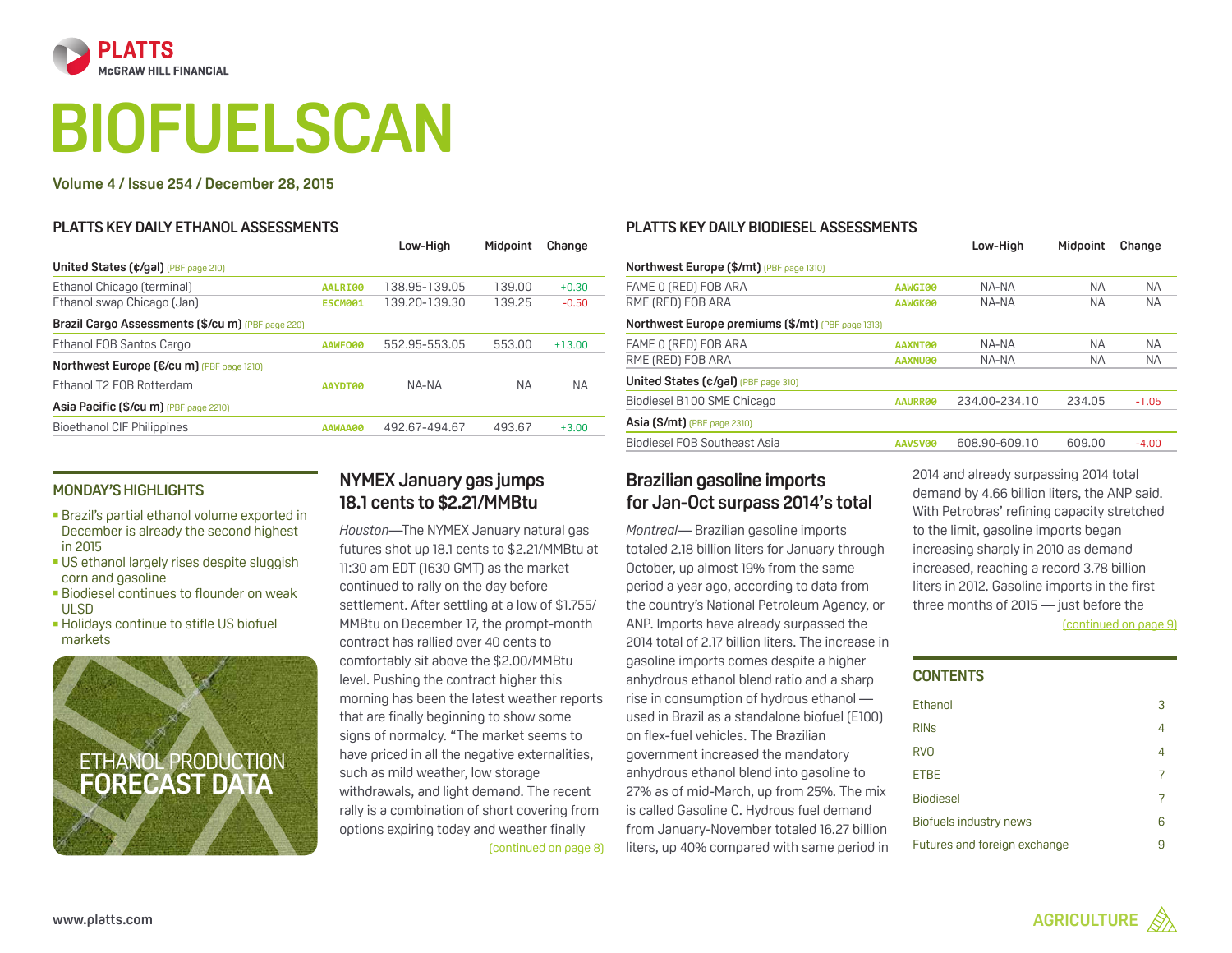#### <span id="page-1-0"></span>**Ethanol market commentary**

# **United States**

**Market analysis:** (PBF page 299) Most US ethanol markets rose Monday even as March corn and January RBOB gasoline futures continued on bearish paths established before the Christmas holiday. March corn futures settled at \$3.61/bushel, down 3.5 cents, while January RBOB gasoline futures fell 3.17 cents to \$1.2326/gal. Chicago Argo was assessed at \$1.39/gal, up 30 points. New York Harbor any-January was assessed at \$1.4675/gal, down 50 points, while any-February was assessed at \$1.46/gal, 25 points higher. Rule 11 ethanol was assessed at \$1.3795/gal for this-week delivery, up 95 points. The Houston ethanol assessment fell 50 points to \$1.4375/gal, following East Coast barges lower. The California ethanol assessment was assessed at \$1.5405/gal, up 6.05 cents. The RIN markets continued to be sluggish, with ethanol RINs were assessed at 70 cents/ RIN, down 1.5 cents, advanced RINs were assessed down 2.5 cents at 71 cents/RIN and biodiesel RINs were assessed 3.5 cents lower at 72 cents/RIN.

#### **US Chicago and NYH ethanol assessment rationale:** (PBF

page 295) Chicago Argo ethanol was assessed at \$1.39/gal Monday. By the 2:15 pm CST (2015 GMT) assessment close, there were two trades in the Chicago Argo ethanol Platts Market On Close assessment process for January 2-12 delivery. ADM bought 5,000 barrels from Koch at \$1.3875/ gal. Trading activty ended when ADM purchased 5,000 barrels from Valero at \$1.39/gal. The window concluded with a Chicago Argo outstanding bid of \$1.3875/gal from ADM, and an outstanding offer of \$1.3920/gal from Noble. Argo was assessed at the last traded value. New York Harbor ethanol for any-January was assessed at \$1.4675/ gal while New York Harbor any-February was assessed at \$1.46/gal. New York Harbor any-January ended with an outstanding bid of \$1.45/gal from ADM and an outstanding offer of \$1.48/gal also from ADM, but was heard at a \$1.46\$1.4750/gal bid/ask range outside of the MOC process. The New York Harbor any-February window closed without an outstanding bid or offer, but was indicated at \$1.46/gal prior to the MOC process.

The above commentary applies to the following market data codes: AALRI00, AAMPF00.

**RIN assessment rationale:** (PBF page 195) Ethanol (D6) RINs for 2015 were assessed Monday at 70 cents/RIN, the last traded value. Ethanol RINs for 2014 were assessed at 69 cents/RIN, moving in line with 2015 ethanol RINs. Ethanol RINs for 2016 were assessed at 69 cents/RIN, in the middle of a 68-70 cents/RIN bid/ask range. Biodiesel (D4) RINs for 2015 were assessed at 72 cents/RIN, as they were last heard at a bid/ask range of 70-74 cents/RIN. Biodiesel RINs for 2014 were assessed at 70.5 cents/RIN, moving in line with 2015 biodiesel RINs. Biodiesel RINs for 2016 were assessed at 74 cents/RIN, as they were last heard offered at 75 cents/RIN against no bids. Advanced (D5) RINs for 2015 were assessed at 71 cents/RIN, moving in line with 2015 ethanol RINs. Advanced RINs for 2014 were assessed at 69.5 cents/RIN, moving in line with 2015 advanced RINs. Advanced RINs for 2016 were assessed at 72.5 cents/RIN, as they were last heard bid at a 2-cent discount to 2016 biodiesel RINs.

The above commentary applies to the following market data codes: RINCY01, RINCY02, BDRCY01, BDRCY02, ABRCY01 and ABRCY02.

**DDG market analysis:** (PBF page 504) The US DDGS market saw limited trading activity Monday with the market still considered to be in holiday mode. However, prompt buying interest supported the front end of the curve, sources said, as buyers had held out hoping the market would fall before having to step in. "Guys have been bearish, with the market hoping for some weakness that has not shown up," s source said, referring to the market expectation that storage would fill up and result in selling pressure. Delaying buying has resulted in some short covering on the front end

#### **Platts ethanol production forecast**

#### **This week's highlights**

- Platts US weekly ethanol production forecast rises 16,000 b/d to 991,000 b/d for the week ended December 25.
- This would translate to a 2% increase in output rates compared to the same period last year.
- Output rates for the week ended December 18 decreased 27,000 b/d to 973,000 b/d, EIA data showed.
- **Despite the production drop, US ethanol stocks increased by** 65,000 b/d to 20.387 million barrels led by increases in the East and Gulf Coasts.
- Stockpiles are now around 15% higher compared to the year-ago period .

#### **Platts US ethanol production analysis ('000 b/d)**

| <b>FORECAST: Dec 25, 2015</b> | 991                    |           |              |
|-------------------------------|------------------------|-----------|--------------|
| Last three weeks              | <b>Platts forecast</b> | EIA view* | % difference |
| Dec 18, 2015                  | 975                    | 973       | 0.21         |
| Dec 11, 2015                  | 960                    | 1.000     | $-417$       |
| Dec 4, 2015                   | 945                    | 993       | $-5.08$      |

Source: Platts, \*U.S. Energy Information Administration

Platts is estimating the US ethanol production as reported by the EIA on a weekly basis. We correlate the gas consumption at US ethanol producing facilities against the EIA's Monthly Oxygenate Report data in order to provide an estimate of US national ethanol production. From our sample of 60-plus plants, the gas inputs correlate to output at a rate of 99.6%, with a corresponding R-square of 99.2%. The sample of plants used produce an estimated output of 30% of the nation's capacity per year.

#### **Platts and EIA US ethanol production data**



Source: Platts, U.S. Energy Information Administration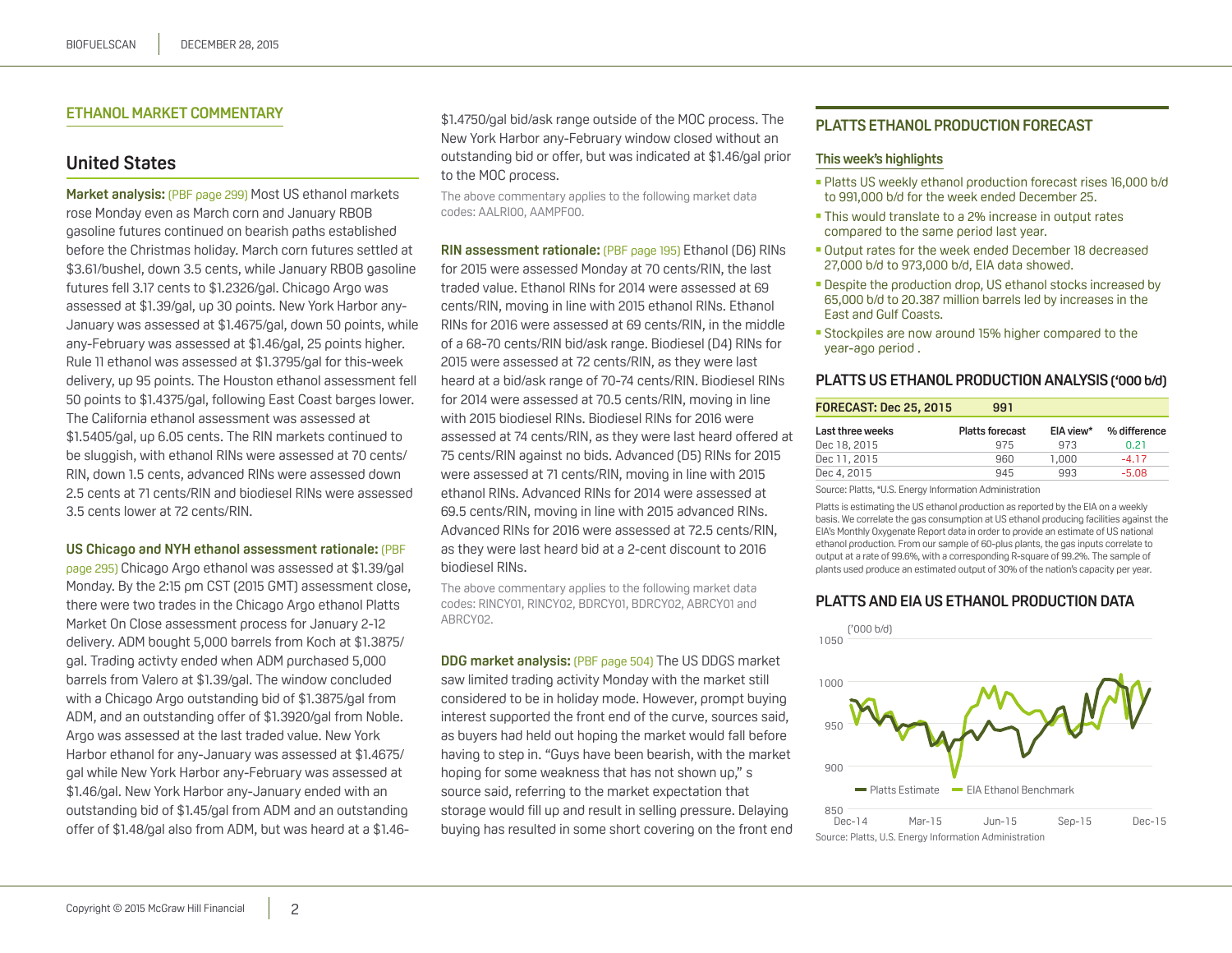<span id="page-2-0"></span>of the curve, sourced added. In addition, while there has been no real price impact on the spot market, poor weather across the Midwest has raised some logistical concerns. "Weather is causing issues all over on trucks and some rail transit... [there are] barge loading issues, with high water too, all over," a source said. Mississippi River water levels have risen due to heavy rainfall and are expected to continue to rise, particularly at up river locations, according to the US National Weather Service. Meanwhile, CBOT corn futures fell 3.50 cents to settle at \$3.61/bushel and CBOT soybean meal futures dropped 1.70 cents to \$2.673/st.

**DDG assessment rationale:** (PBF page 504) Chicago FOB DDGS were assessed at \$146/st with an additional \$15 charge for containerizing after it was heard bid at \$144/st and offered at \$149/st. New Orleans CIF DDGS were assessed at \$161/st, based on a bid-ask range of \$158-\$162/st.

The above commentary applies to the following market data codes: AADDG00 and ACDDG00.

#### **US ethanol bids/offers/trades:** (PBF page 209)

- MOC bids: Chicago: Ethanol: ADM bids \$1.3875/gal, Jan 2-12, ITT Argo, 5Kb; USAC: Ethanol: ADM bids \$1.45/gal, any-Jan, FOB NYH, 25Kb.
- MOC offers: Chicago: Ethanol: Noble offers \$1.3920/ gal,Jan 2-12, ITT Argo, 5Kb; Chicago: Ethanol: Noble offers \$1.38/gal, Dec 29- Jan 2, R11, 145Kb; USAC: Ethanol: ADM offers \$1.48/gal, any-Jan, FOB NYH, 25Kb.
- MOC trades reported: ADM-Koch, \$1.3875/gal, Chicago ITT Argo, Jan 2-12, 5Kb; ADM-Valero, \$1.39/gal, Chicago ITT Argo, Jan 2-12, 5Kb. Other trades reported: None.

#### **US ethanol exclusions:** (PBF page 209)

■ No data was excluded from the assessment.

The above price indications apply to the following market data codes: AALRI00, AAMPF00.

#### **US RIN bids/offers/trades:** (PBF page 206)

■ MOC bids: None.

#### **US ethanol price assessments**

|                                                                 |                | Low-High      | Midpoint | Change  |
|-----------------------------------------------------------------|----------------|---------------|----------|---------|
| United States (¢/gal) (PBF page 210)                            |                |               |          |         |
| Ethanol Chicago (terminal)                                      | AALRI00        | 138.95-139.05 | 139.00   | $+0.30$ |
| Ethanol Chicago (Rule 11)                                       | AAVWD00        | 137.90-138.00 | 137.95   | $+0.95$ |
| Ethanol swap Chicago (Jan)                                      | <b>ESCM001</b> | 139.20-139.30 | 139.25   | $-0.50$ |
| Ethanol swap Chicago (Feb)                                      | <b>ESCM002</b> | 140.85-140.95 | 140.90   | $-0.35$ |
| Ethanol NYH Barge (Jan)                                         | AAMPF00        | 146.70-146.80 | 146.75   | $-0.50$ |
| Ethanol NYH Barge (Feb)                                         | AAUEG00        | 145.95-146.05 | 146.00   | $+0.25$ |
| Ethanol Houston 5-15 Tank                                       | <b>AATGJ00</b> | 143.70-143.80 | 143.75   | $-0.50$ |
| Southern California Rail Car Assessments (¢/gal) (PBF page 210) |                |               |          |         |
| Ethanol prompt 7-14                                             | AAMNK00        | 154.00-154.10 | 154.05   | $+6.05$ |
| Ethanol forward 15-30                                           | AAMNN00        | 152.00-152.10 | 152.05   | $+6.05$ |
| Northern California Rail Car Assessments (¢/gal) (PBF page 210) |                |               |          |         |
| Ethanol Prompt 7-14                                             | AAMFT00        | 154.00-154.10 | 154.05   | $+6.05$ |
| Ethanol Forward 15-30                                           | AAMFZ00        | 152.00-152.10 | 152.05   | $+6.05$ |
|                                                                 |                |               |          |         |

#### **US DRIED DISTILLER GRAINS PRICE ASSESSMENTS (\$/st) (PBF page 501)**

|                       |                | Low-High      | Midooint | Change  |
|-----------------------|----------------|---------------|----------|---------|
| CIF New Orleans barge | AADDG00        | 160.95-161.05 | 161.00   | $-0.50$ |
| FOB Chicago truck     | <b>ACDDG00</b> | 145.95-146.05 | 146.00   | $+0.50$ |

■ MOC offers: None.

■ MOC trades reported: None. Other trades reported: None.

#### **US RIN exclusions:** (PBF page 206)

■ No data was excluded from the assessment.

The above price indications apply to the following market data codes: RINCY01, RINCY02, BDRCY01, BDRCY02, ABRCY01, ABRCY02.

# **Brazil** (PBF page 289)

The domestic ethanol market in Center-South Brazil started the week on a quiet note, with most participants still on "holiday mode." Hydrous and anhydrous ethanol prices rose slightly, despite slow activity from limited offers. Brokers saw increased sales to emerging distributors that might need to replenish stocks. The Platts ex-mill Ribeirao Preto assessment increased Real 5/cubic meter for both hydrous and anhydrous to Real 1,970/cu m and 1,960/cu m, respectively. Players cited recent operational problems from supply limits coming from a heavy migration of consumers towards gasoline, because of recent rise in hydrous ethanol prices at the pumps. The increase in demand toward gasoline is expected to increase anhydrous prices - which is mixed at a 27% blend ratio -- because of the tightness in stocks to be used in the intercrop season. Kingsman, the agricultural analysis unit of Platts, forecasts CS stocks will fall to less than 400 million liters of anhydrous ethanol by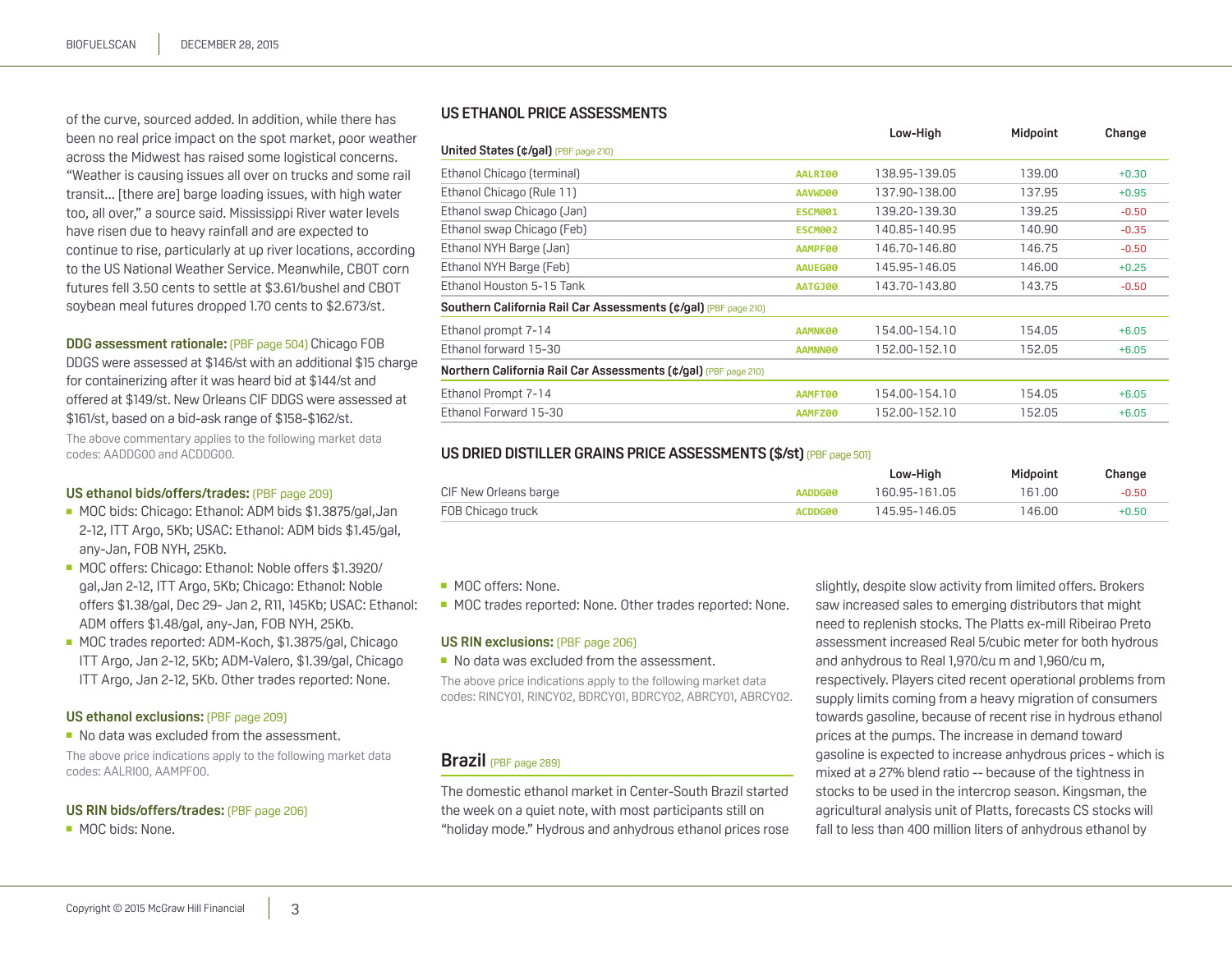<span id="page-3-0"></span>April 1, the official start date of the 2016-17 season. The shortness will limit the amount of product to be sent to the North-Northeast region, which is expected to have to turn to imports. A recent vessel fixture was reported out of Houston on a Navig8 vessel, due to load 7,000 mt in the second half of December. Discussions for spot ethanol exports have been quiet, given the strength in domestic prices capping arbitrage windows abroad. Notional values were heard Monday, with hydrous FOB Santos pegged by a trader at \$490/cu m for spot shipment and \$420/cu m for new crop loading (which officially starts April 1). FOB Santos anhydrous also was notionally pegged by a trader at \$550- \$555/cu m for spot shipment. Nonetheless, December is shaping up to be a promising month for exports, with strong volumes already exported for both fuel- and industrial-grade ethanol. During the first 18 working days of December, exports totaled 241.9 million liters, already 24% above the total volume exported in the previous month of 194.3 million liters, data from the Secretariat of Foreign Trade showed. The volume is already the second highest in 2015, just below 260 million liters exported in October. **RATIONALE:** The Platts FOB Santos anhydrous ethanol assessment for loading 10-30 days forward was assessed at \$553/cubic meter Monday, up \$13/cu m day on day, on a combination of a higher domestic prices and a stronger real/dollar exchange rate, which hit 3.8590 by the time of assessment. A notional indication was reported to Platts at \$550-\$555/cu m Monday. There were no trades, bids or offers during the Platts Market on Close assessment process.

# **Northwest Europe**

**Market analysis:** (PBF page 1299) Data not available due to holiday

#### **Ethanol T2 FOB Rotterdam assessment rationale:** (PBF page 1295) Data not available due to holiday

The above commentary applies to the following market data code: AAYDT00.

#### **Renewable Identification Number (RIN)**

| (c/RIN)                                                                                                                                                                                                                  | Rolling code        | Calendar code  | Low-High    | Midpoint | Change  |
|--------------------------------------------------------------------------------------------------------------------------------------------------------------------------------------------------------------------------|---------------------|----------------|-------------|----------|---------|
| Ethanol (D6) $(PBF page 201)$                                                                                                                                                                                            |                     |                |             |          |         |
| RIN Calendar-Year 2014                                                                                                                                                                                                   | RINCY <sub>01</sub> | RD62014        | 68.95-69.05 | 69.00    | $-1.50$ |
| RIN Calendar-Year 2015                                                                                                                                                                                                   | RINCY <sub>02</sub> | RD62015        | 69.95-70.05 | 70.00    | $-1.50$ |
| RIN Calendar-Year 2016                                                                                                                                                                                                   | RINCY <sub>03</sub> | RD62016        | 68.95-69.05 | 69.00    | $-2.50$ |
| <b>Biodiesel (D4)</b> (PBF page 301)                                                                                                                                                                                     |                     |                |             |          |         |
| RIN Calendar-Year 2014                                                                                                                                                                                                   | <b>BDRCY01</b>      | RD42014        | 70.45-70.55 | 70.50    | $-3.50$ |
| RIN Calendar-Year 2015                                                                                                                                                                                                   | <b>BDRCY02</b>      | RD42015        | 71.95-72.05 | 72.00    | $-3.50$ |
| RIN Calendar-Year 2016                                                                                                                                                                                                   | <b>BDRCY03</b>      | RD42016        | 73.95-74.05 | 74.00    | $-3.00$ |
| Advanced biofuel (D5) (PBF page 201)                                                                                                                                                                                     |                     |                |             |          |         |
| RIN Calendar-Year 2014                                                                                                                                                                                                   | ABRCY01             | <b>RD52014</b> | 69.45-69.55 | 69.50    | $-3.50$ |
| RIN Calendar-Year 2015                                                                                                                                                                                                   | ABRCY02             | <b>RD52015</b> | 70.95-71.05 | 71.00    | $-2.50$ |
| RIN Calendar-Year 2016                                                                                                                                                                                                   | ABRCY03             | <b>RD52016</b> | 72.45-72.55 | 72.50    | $-3.00$ |
| Cellulosic biofuel (D3) (PBF page 201)                                                                                                                                                                                   |                     |                |             |          |         |
| RIN Calendar-Year 2014                                                                                                                                                                                                   | CBRCY01             | RD32014        | 48.95-49.05 | 49.00    | $+0.00$ |
| RIN Calendar-Year 2015                                                                                                                                                                                                   | CBRCY <sub>02</sub> | RD32015        | 63.95-64.05 | 64.00    | $+0.00$ |
| The esteroide redict the traditional full colorate user codes for Platte PINs concernate while the curricles colorate relies and codes in the constitution of the constitution of the codes of the codes of the codes of |                     |                |             |          |         |

The calendar codes indicate the traditional full calendar year codes for Platts RINs assessments, while the supplementary rolling codes are unique to the specific ca year RINs.

# **PLATTS US RENEWABLE VOLUME OBLIGATION – CALCULATED VALUES** (PBF page 302)

|                                       |                | $%$ /gal<br>$c$ /gal |           |                  |         |                |                   |  |
|---------------------------------------|----------------|----------------------|-----------|------------------|---------|----------------|-------------------|--|
|                                       |                |                      |           |                  |         | Advanced       |                   |  |
|                                       |                |                      | Change    | <b>Biodiesel</b> | Ethanol | <b>Biofuel</b> | <b>Cellulosic</b> |  |
| 2014 RVO (Jan 1, 2014 – Jan 31, 2015) | <b>RVOY014</b> | 6.3589               | $-0.1673$ | 1.4100           | 7.6800  | 0.0810         | 0.0190            |  |
| 2015 RVO (Jan 1, 2014 – Jan 31, 2016) | <b>RVOY015</b> | 6.6903               | $-0.1721$ | .4900            | 7.9000  | 0.0610         | 0.0690            |  |
| 2016 RVO (Jul 1, 2015 – Jan 31, 2016) | <b>RVOY016</b> | 7.0523               | $-0.2587$ | .5900            | 8.0900  | 0.2920         | <b>NA</b>         |  |
|                                       |                |                      |           |                  |         |                |                   |  |

RVOs are Renewable Volume Obligation values. RVO is the aggregate cost of the Renewable Identification Number percentages per gallon of transportation fuel for biodiesel, ethanol, advanced biofuel, and cellulosic ethanol as mandated by US Environmental Protection Agency in Renewable Fuel Standard Program (RFS2). Platts calculates these RVO values factoring the value of biodiesel, ethanol, advanced biofuel and cellulosic biofuel RIN credits as assessed by Platts for the respective RVO years; RINs are assessed as cents/RIN.

#### **Ethanol prices at key rack locations (¢/gal)**

|           | Chippewa Falls | Des Moines                                                          | <b>Grand Forks</b>                                                                        | Kansas City | Minneapolis | Omaha                                        | Sioux Falls    |
|-----------|----------------|---------------------------------------------------------------------|-------------------------------------------------------------------------------------------|-------------|-------------|----------------------------------------------|----------------|
| Cenex     |                | DE312FX 152.46 DE059FX 148.01 DE175FX 161.87                        |                                                                                           |             |             |                                              | DE256FX 198.99 |
| Dale Pet  |                |                                                                     | <b>DE175AT 155.00</b>                                                                     |             |             |                                              |                |
| FI Hills  |                |                                                                     | DE059IF 167.00 DE175IF 155.00 DE099IF 155.00 DE141IF 180.00 DE185IF 147.00 DE256IF 147.00 |             |             |                                              |                |
| Minnlowa  |                | <b>DE059CW 153.00</b>                                               |                                                                                           |             |             | DE141CW 180.00 DE185CW 160.00 DE256CW 151.00 |                |
| Sapp Bros |                |                                                                     |                                                                                           |             |             | DE185EA 148.90                               |                |
| Western   |                |                                                                     | DE059FN 152.00 DE175FN 156.00 DE099FN 158.00 DE141FN 156.00 DE185FN 154.00 DE256FN 151.00 |             |             |                                              |                |
|           |                | <u>Driege affactive as of 12:01 am EST 28DEC15, orgyidad by DTN</u> |                                                                                           |             |             |                                              |                |

Prices effective as of 12:01 am EST 28DEC15, provided by DTN.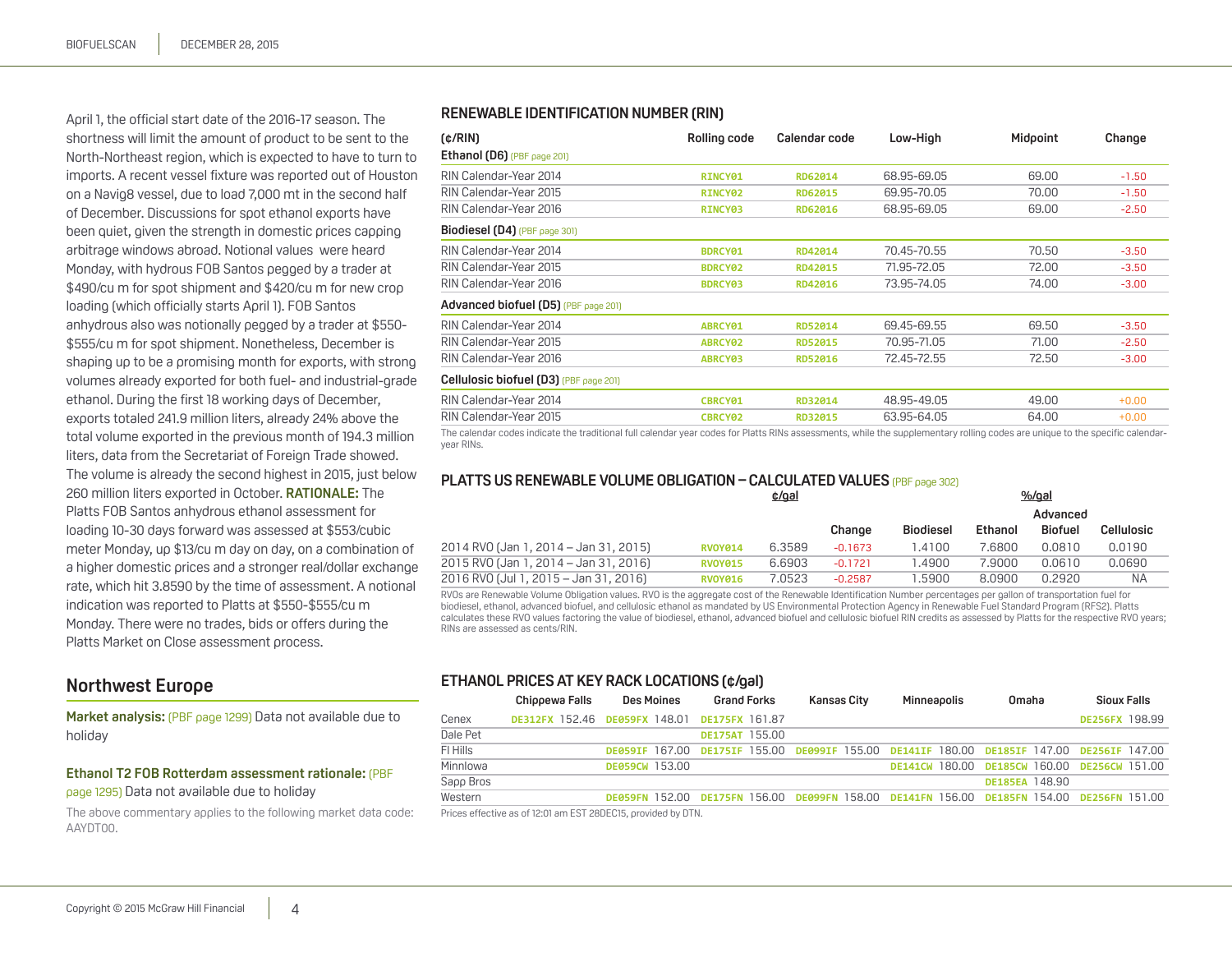#### <span id="page-4-0"></span>**NWE ethanol bids/offers/trades:** (PBF page 1209)

■ Data not available due to holiday

#### **NWE ethanol exclusions:** (PBF page 1209)

■ Data not available due to holiday

The above price indications apply to the following market data code: AAYDT00.

#### **Asia** (PBF page 2299)

**COMMENTARY:** The beverage-grade market remained relatively quiet Monday, with buyers either already wellcovered for the next few months, or were taking a break during the year-end holidays. With most of the Pakistani cargoes already committed to some major traders in advance, a major producer said that there was little product still available for the prompt period. On the fuelgrade end, CIF Philippines prices have fallen below the \$500/cu m mark in recent days, marking a new low amid tumbling ethanol futures in the US as well as tepid demand given higher availability of domestic supply. A source with one Philippine oil company said that it was due to begin its next round of procurement by mid-January. The company was looking to purchase at least 2,500 cu m of fuel-grade ethanol for March delivery, the source added. **RATIONALE:** The Platts CIF Philippines fuelgrade ethanol marker was assessed Monday at \$493.67/cu m, up \$3/cu m, in line with the theoretical replacement costs for cargoes coming from the US as the January Chicago ethanol swap edged up by 1 cent/gallon. The beverage-grade CFR Ulsan assessment fell by \$5/cu m to \$560/cu m, taking into consideration the CFR tradable value of Pakistani product. Offers were heard at \$640- \$650/mt for ENA-grade cargoes, FOB Karachi, for loading during the first quarter of 2016.

#### **Asia ethanol trades:** (PBF page 2209)

■ No trades reported

#### **Brazil Ethanol price assessments**

|                                                               |                | Low-High        | Midpoint | Change   |
|---------------------------------------------------------------|----------------|-----------------|----------|----------|
| Brazil Cargo Assessments (PBF page 220)                       |                |                 |          |          |
| Ethanol FOB Santos Cargo (¢/gal)                              | AATAE00        | 209.25-209.35   | 209.30   | $+4.90$  |
| Ethanol FOB Santos Cargo (\$/cu m)                            | AAWF000        | 552.95-553.05   | 553.00   | $+13.00$ |
| Ethanol FOB Santos Cargo (Real/cu m)                          | AAWFP00        | 2133.95-2134.05 | 2134.00  | $+6.50$  |
| Hydrous ANP (PBF page 223)                                    |                |                 |          |          |
| Domestic Ex-mill Ribeirao with taxes (Real/cu m)              | <b>AAXNO00</b> | 1965.00-1975.00 | 1970.00  | $+5.00$  |
| FOB Santos/Paranaqua (\$/cu m)                                | AAXNR00        | 492.50-497.50   | 495.00   | $+11.00$ |
| Anhydrous ANP (PBF page 223)                                  |                |                 |          |          |
| Domestic Ex-mill Ribeirao with taxes (Real/cum)               | AAXNN00        | 1955.00-1965.00 | 1960.00  | $+5.00$  |
| Grade $B$ (PBF page 223)                                      |                |                 |          |          |
| FOB Santos/Paranaqua (\$/cu m)                                | AAXNS00        | 502.50-507.50   | 505.00   | $+10.00$ |
| Daily Prices (PBF page 226)                                   |                |                 |          |          |
| Spot Ex-mill Ribeirao Hydrous expressed as                    |                |                 |          |          |
| Raw Sugar equivalent (basis 96 degrees pol) (¢/lb)            | <b>AAXOA00</b> | 13.76-13.78     | 13.77    | $+0.30$  |
| Spot FOB Anhydrous direct to FOB NY (inc. D5 value) (\$/gal)  | AAXNO00        | $1.62 - 1.64$   | 1.63     | $+0.08$  |
| Spot FOB Anhydrous direct to FOB NY (inc. D5 value) (\$/cu m) | AAXNP00        | 427.96-433.24   | 430.60   | $+21.13$ |
|                                                               |                |                 |          |          |

### **Ethanol Chicago and NYH**



#### **ETBE market commentary**

# **Northwest Europe** (PBF page 1498)

Data not available due to holiday

# **Ethanol T2 FOB Rotterdam**



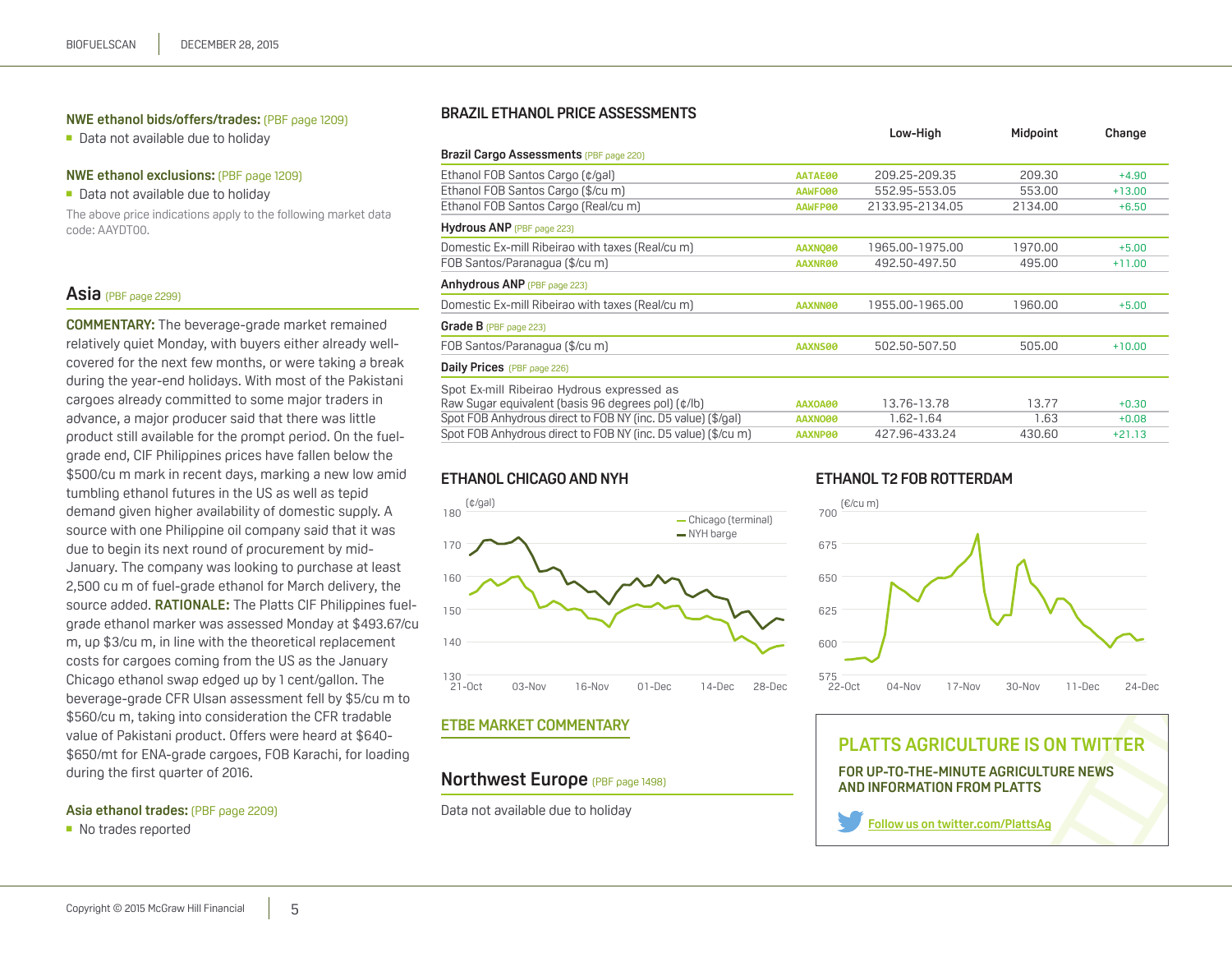#### <span id="page-5-0"></span>**NWE ETBE Trades:** (PBF page 1426)

■ Data not available due to holiday

#### **Biodiesel market commentary**

# **United States** (PBF page 399)

The US biodiesel market was silent Monday following the Christmas holiday. Prices continued to fall as heating oil futures fell. The January NYMEX ULSD contract settled 1.05 cents lower at \$1.0904/gal, the third decline in four days. The January soybean oil contract settled 67 points lower at 30.20 cents/lb. The boho factor, which measures the relationship between the price of soybean oil and heating oil, fell 3.89 cents to \$1.1353/gal. **RATIONALE:** The Chicago SME biodiesel assessment fell 2.86 cents to \$2.3404/gal, while the US Gulf Coast SME biodiesel assessment fell 2.86 cents to \$2.2504/gal. The physical premium for Chicago SME biodiesel was at \$1.25/gal as sources last reported premiums to ULSD offered at offered at \$1.30/gal against no bids. The physical premium for US Gulf Coast SME biodiesel to ULSD was at \$1.16/gal as sources talked Gulf Coast at a 9-cent discount to Midwest product. No trades were heard for prompt delivery by time of assessment.

### **Northwest Europe** (PBF page 1399)

Data not available due to holiday

#### **Asia** (PBF page 2399)

**COMMENTARY:** Upstream crude palm oil futures contract for March fell by more than MR20/mt after Bursa Malaysia resumed trading on Monday, pressurized by concerns over data showing lower-than-expected exports. A Malaysian producer said data from both palm oil cargo surveyors, Intertek Testing Services and SGS reported a 25% monthon-month fall in palm oil exports from Malaysia over

#### **Northwest Europe ethanol price assessments**

|                                                             |         | Low-High | Midooint  | Change    |
|-------------------------------------------------------------|---------|----------|-----------|-----------|
| <b>Northwest Europe</b> (PBF page 1210)                     |         |          |           |           |
| Ethanol T2 FOB Rotterdam German Spec (€/cum)                | AAVLD00 | NA-NA    | <b>NA</b> | <b>NA</b> |
| Ethanol T2 FOB Rotterdam (€/cu m)                           | AAYDT00 | NA-NA    | <b>NA</b> | <b>NA</b> |
| Ethanol T2 FOB Rotterdam German Soec (\$/cu m)              | AAVLD10 | NA-NA    | <b>NA</b> | <b>NA</b> |
| Ethanol T2 FOB Rotterdam (\$/cu m)                          | AAYDT10 | NA-NA    | <b>NA</b> | <b>NA</b> |
| Ethanol T1 FOB Rotterdam (\$/cu m)                          | AAWUQ00 | NA-NA    | <b>NA</b> | <b>NA</b> |
| Ethanol T1 CIF NWE Cargo (\$/cu m)                          | AAYDS00 | NA-NA    | <b>NA</b> | <b>NA</b> |
| Northwest Europe Swaps Assessments (€/cu m) (PBF page 1610) |         |          |           |           |
| M1 (Jan)                                                    | AAXCL00 | NA-NA    | <b>NA</b> | <b>NA</b> |
| M2 (Feb)                                                    | AAXCM00 | NA-NA    | <b>NA</b> | <b>NA</b> |
| M3 (Mar)                                                    | AAXCN00 | NA-NA    | <b>NA</b> | <b>NA</b> |
| $M4$ (Apr)                                                  | AAXCO00 | NA-NA    | <b>NA</b> | <b>NA</b> |
| M5 (May)                                                    | AAXCP00 | NA-NA    | <b>NA</b> | NA        |
| M6 (Jun)                                                    | AAXCO00 | NA-NA    | <b>NA</b> | ΝA        |

#### **Asian ethanol price assessments**

|                                                    | Low-High      | Midpoint | Change  |
|----------------------------------------------------|---------------|----------|---------|
| Fuel grade (\$/cu m) (PBF page 2210)               |               |          |         |
| Bioethanol FOB Thailand<br>AAWZM00                 | 466.00-468.00 | 467.00   | $+3.00$ |
| Bioethanol CIF Philippines<br>AAWAA00              | 492.67-494.67 | 493.67   | $+3.00$ |
| Bioethanol CIF Philippines H1 Feb<br>AAWAB00       | 496.00-498.00 | 497.00   | $+3.00$ |
| Bioethanol CIF Philippines H2 Feb<br>AAWAC00       | 490.00-492.00 | 491.00   | $+3.00$ |
| Bioethanol CIF Philippines H1 Mar<br>AAWAE00       | 492.00-494.00 | 493.00   | $+3.00$ |
| Industrial $(\frac{2}{2}$ Cu m $)$ (PBF page 2210) |               |          |         |
| Ethanol Grade B CFR Ulsan<br>AAXVA00               | 559.00-561.00 | 560.00   | $-5.00$ |

December 1-25. Nonetheless, the palm oil to gasoil spread maintained its value at above \$190/mt, with ICE gasoil futures falling \$9.50/mt from December 24 to \$332.75/mt. Consequently, outright biodiesel export demand for discretionary blending remained impossible without subsidies in any form, a regional trader said. **RATIONALE:** The Southeast Asia non-renewable energy directive biodiesel marker was assessed at \$609/mt FOB Monday, down \$4/mt from December 24, reflecting the fall in CPO futures on Bursa Malaysia. There was an indicative sell idea for RED PME at around \$625/mt FOB for H1 February, which translated to around \$610/mt FOB taking into account a premium of about \$15/mt for RED vs non-RED.

#### **Biofuels industry news**

# **NYMEX rises 5.6 cents to \$2.085/MMBtu**

*Houston*— NYMEX January natural gas futures were trading 5.6 cents higher to \$2.085/MMBtu at 7:20 am EST (1220 GMT) Monday. After moving 4.6 cents higher Thursday, the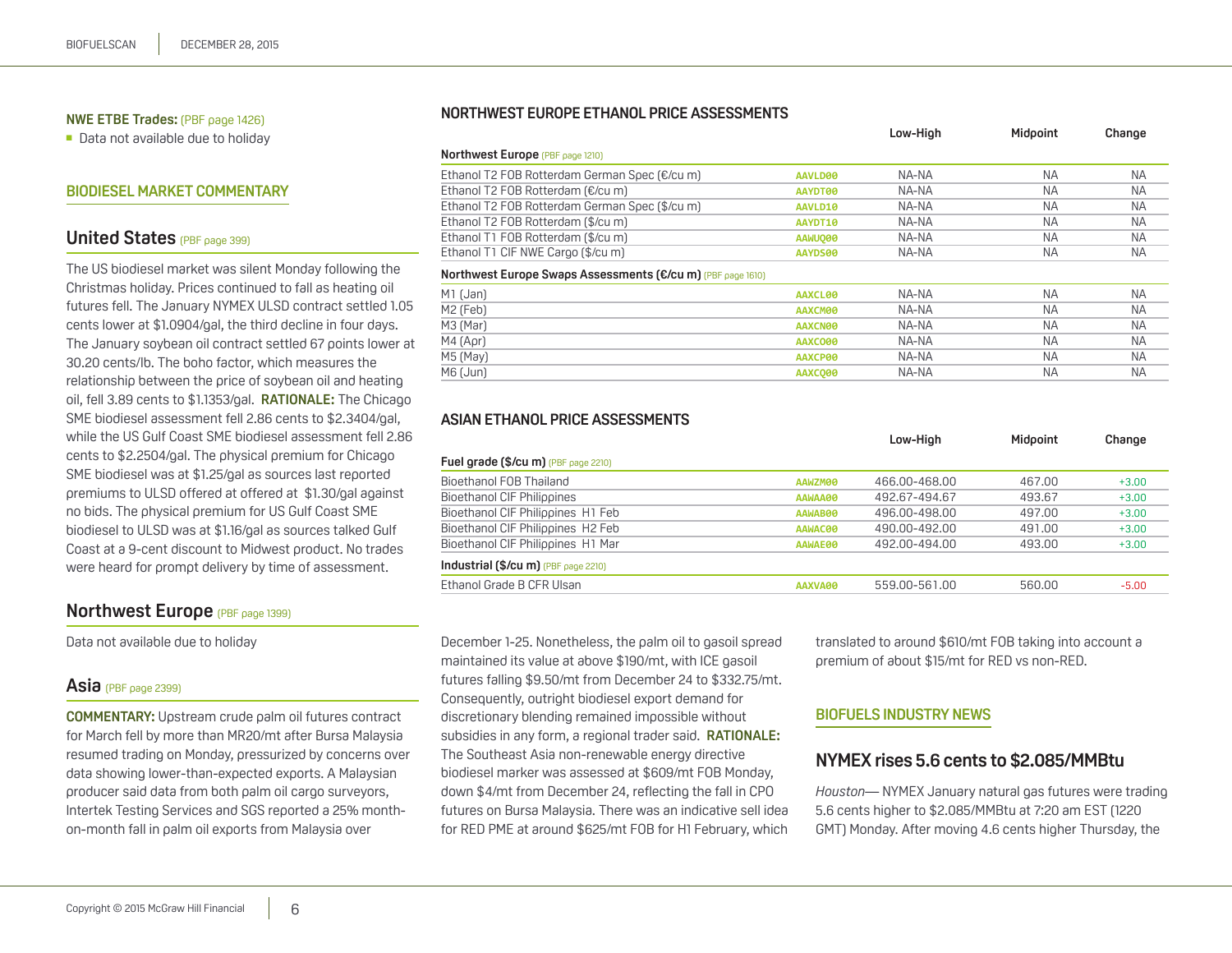<span id="page-6-0"></span>prompt-month continued to trade upward on cooler weather forecasts. The National Weather Service's six- to 10-day forecast calls for below-average temperatures throughout the entire country, with the exception of the Great Lakes and California coastline. NWS's eight- to 14-day outlook shows slightly above-normal temperatures in the Northeast, Upper-Midwest, and California. Below-average temperatures are expected in the Pacific Northwest, Texas and the Rockies. Baker Hughes rig count shows total gas rigs declined by six compared to the previous week, reaching 162 for the week ended December 25. Year-overyear, gas rigs are down by 178, or 52.4%. The January contract traded in a range of \$2.067-\$2.131/MMBtu overnight.

# **BRAZIL DATA: November fuel sales continue slide, fall 5.1% year on year**

*Rio de Janiero*— Brazilian fuel sales continued a year-long downturn in November as the country's worst recession since the 1930s undermined the nation's consumption of gasoline and diesel, according to data the National Petroleum Agency, or ANP, published Monday. Distributors sold 2.356 million b/d of oil products in November, a decline of 5.1% decline from 2.482 million b/d sold in November 2014 and 7.1% from 2.536 million b/d sold in October, the ANP said. Fuel sales in Brazil from January through November were down 2.4% compared with the same 11-month period of 2014. Brazil's economic troubles and government moves to boost the use of biofuels in the country's energy matrix have had a direct impact on gasoline and diesel sales, according to industry officials. Anhydrous ethanol consumption has risen in 2015 after the government increased the blend of anhydrous ethanol with gasoline sold at the pump to 27% from 25%, while biodiesel consumption has also climbed after the government imposed two increases in 2014 that boosted the volume of biodiesel mixed with diesel sold at the pump to 7% from 5%. November sales of gasoline fell 8.1% year

#### **ETBE price assessments**

|                                                 |         | Low-High | Midooint  | Change    |
|-------------------------------------------------|---------|----------|-----------|-----------|
| <b>Northwest Europe (\$/mt)</b> (PBF page 1420) |         |          |           |           |
| ETBE FOB AR                                     | AASL000 | NA-NA    | <b>NA</b> | <b>NA</b> |
| ETBE premium to MTBE                            | AASLO02 |          | <b>NA</b> | ΝA        |

#### **Biodiesel price assessments**

|                                                                              |         | Low-High      | Midpoint  | Change    |
|------------------------------------------------------------------------------|---------|---------------|-----------|-----------|
| Northwest Europe EU Renewable Energy Directive (RED) (\$/mt) (PBF page 1310) |         |               |           |           |
| FAME -10 FOB ARA                                                             | AAWGH00 | NA-NA         | <b>NA</b> | <b>NA</b> |
| FAME O FOB ARA                                                               | AAWGI00 | NA-NA         | <b>NA</b> | <b>NA</b> |
| SME FOB ARA                                                                  | AAWGJ00 | NA-NA         | <b>NA</b> | <b>NA</b> |
| RME FOB ARA                                                                  | AAWGK00 | NA-NA         | <b>NA</b> | <b>NA</b> |
| PME FOB ARA                                                                  | AAXNZ00 | NA-NA         | <b>NA</b> | <b>NA</b> |
| Northwest Europe Non-RED (\$/mt) (PBF page 1310)                             |         |               |           |           |
| FAME -10 FOB ARA                                                             | AAWGY00 | NA-NA         | <b>NA</b> | <b>NA</b> |
| FAME O FOB ARA                                                               | AAXQL00 | NA-NA         | <b>NA</b> | <b>NA</b> |
| RME FOB ARA                                                                  | AAUCA00 | NA-NA         | <b>NA</b> | <b>NA</b> |
| Northwest Europe premiums (\$/mt) (PBF page 1313)                            |         |               |           |           |
| RED FAME O FOB ARA                                                           | AAXNT00 | NA-NA         | <b>NA</b> | <b>NA</b> |
| RED RME FOB ARA                                                              | AAXNU00 | NA-NA         | <b>NA</b> | <b>NA</b> |
| RED SME FOB ARA                                                              | AAXNX00 | NA-NA         | <b>NA</b> | <b>NA</b> |
| RED PME FOB ARA                                                              | AAXNY00 | NA-NA         | <b>NA</b> | <b>NA</b> |
| Non-RED FAME O FOB ARA                                                       | AAXNV00 | NA-NA         | <b>NA</b> | <b>NA</b> |
| Non-RED RME FOB ARA                                                          | AAXNW00 | NA-NA         | <b>NA</b> | <b>NA</b> |
| Asia (\$/mt) (PBF page 2310)                                                 |         |               |           |           |
| Biodiesel FOB Southeast Asia*                                                | AAVSV00 | 608.90-609.10 | 609.00    | $-4.00$   |
| *Loadings in Southeast Asia normalized to Singapore, Pasir Gudang and Dumai  |         |               |           |           |
| United States (¢/gal) (PBF page 310)                                         |         |               |           |           |
| Biodiesel B100 SME Chicago                                                   | AAURR00 | 234.00-234.10 | 234.05    | $-1.05$   |
| Biodiesel B100 SME Houston                                                   | AAURS00 | 225.00-225.10 | 225.05    | $-1.05$   |

(Delivered by truck or rail to location, 3-10 days ahead)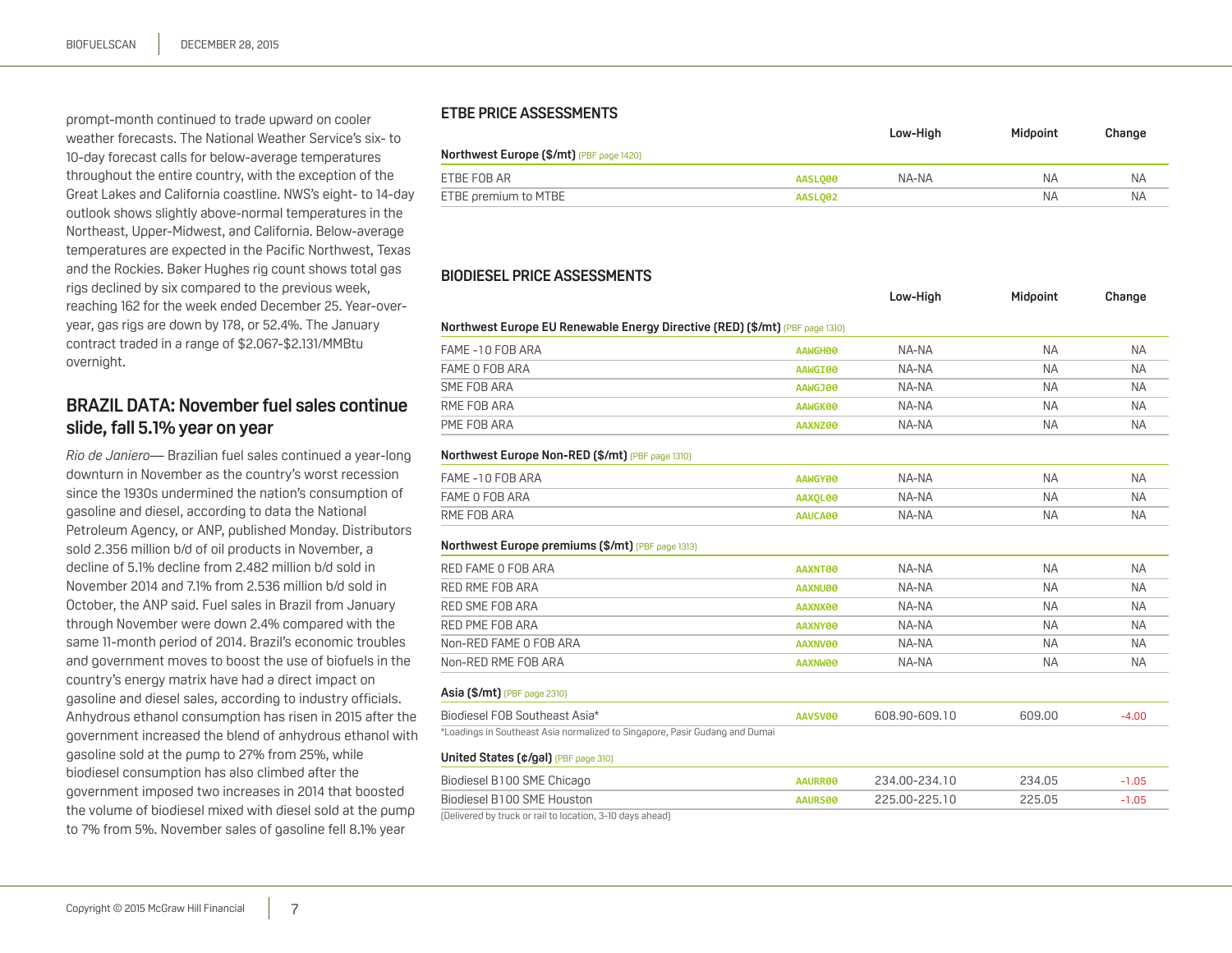<span id="page-7-0"></span>on year to 681,315 b/d from 741,626 b/d, and 3.1% from 703,315 b/d sold in October, said the ANP. Gasoline sales have tumbled 8.9% in the 11-month period, versus the same period a year ago, the ANP said. Diesel sales, meanwhile, slid 7.1% in November at 955,506 b/d versus 1.029 million b/d a year ago and 8.9% from 1.051 million b/d sold in October. Sales of the fuel, which powers trains and trucks transporting much of Brazil's commodities and industrial output around the country, were down 5.5% in the January through November period, compared with the same period last year. Cost-conscious consumers continued to boost sales of hydrous ethanol, opting for the cheaper biofuel rather than gasoline, ANP data showed. Hydrous ethanol sales in November rose 20.7% to 294,917 b/d, compared with 244,395 b/d in November 2014, but fell 16.3% from the 352,455 b/d sold in October as the end of harvest season caused prices to climb. In the January through November period, hydrous ethanol sales rose 43% from the same period of 2014, the ANP said. Ethanol, which has a lower energy content than gasoline, is a more attractive option for drivers of flex-fuel cars when the biofuel's price is about 70% of the price of gasoline. Flexfuel vehicles, which account for nearly 90% of all new lightvehicle sales in Brazil, can run on hydrous ethanol, gasoline or any combination of the two.

# **ICE Brent tests 11-year low as Iran vows to boost exports**

*New York*—Oil futures fell Monday on oversupply concerns after Iran's oil minister reiterated plans to boost the country's crude exports once international sanctions are lifted and Chinese equities posted steep declines. NYMEX February crude settled \$1.29 lower at \$36.81/b. ICE February Brent settled \$1.27 lower at \$36.62/b. The frontmonth ICE Brent/WTI spread wavered Monday, but WTI held onto its premium and the differential closed in negative territory for the fourth session in a row. NYMEX January ULSD settled down 1.05 cents at \$1.0904/gal, while NYMEX January RBOB settled 3.17 cents lower at \$1.2326/gal. Oil minister Bijan Zanganeh said Monday Iran's crude oil exports will increase by 500,000 b/d as soon as sanctions end, according to Iranian state-run media. The Shanghai Composite Index fell 2.6% Monday, the largest daily percentage drop in a month. China's weak stock market performance weighed on oil futures Monday, Price Futures Group analyst Phil Flynn said in a note. "Oil may also be seeing some pressure from the fact that the Iraqi army has taken back the city of Ramadi from ISIS forces," he said. The Iraqi military seized a government complex in Ramadi from Islamic State militants after losing control of the city

seven months ago. ICE February Brent touched an intraday low of \$36.54/b Monday. Last week the front-month contract touched \$36.11/b, a low point not seen since 2004. "With another holiday-shortened week, the key to trading may be whether or not the energy complex can avoid a retest of the multi-year lows ... reached last week," TAC Energy said in a note. If that happens, "there's an argument to be made for a price floor around this area. If not, it looks like the journey lower will continue," it added. Saudi Arabia on Monday unveiled a Riyal 513 billion (\$137 billion) budget for 2016, down from \$229 billion in 2015. No details were provided on Saudi Arabia's oil price assumption for next year. Saudi Arabia posted a record deficit of \$98 billion in 2015, the Council of Economic and Development Affairs said earlier Monday.

# **NYMEX January gas jumps** ...f[rom page 1](#page-0-0)

starting to cool," said Santiago Diaz, a broker at INTL FC Stone, in a telephone interview. National Weather Service's six- to 10-day forecast calls for below average weather throughout the entire country, with the exception of the Great Lakes and California coastline. The Weather Service's eight- to 14-day outlook shows slightly above-normal weather in the Northeast, Upper-Midwest, and California.

**PLATTS McGRAW HILL FINANCIAL** 

#### **BIOFUELSCAN Volume 4 / Issue 254 / December 28, 2015**

**Editorial:** Singapore +65-6530-6530. London +44-20-7176-6063. Montreal: + 1 514 402-9106. Houston +1-713-658-3228. Brazil: +55-11-2626-0648.

**Client services information:** North America: 800-PLATTS8 (800-752-8878); direct: +1-212-904-3070, Europe & Middle East: +44-20-7176-6111, Asia Pacific: +65-6530-6430, Latin America: +54-11-4121-4810, E-mail: support@platts.com

**Restrictions on Use:** You may use the prices, indexes, assessments and other related information (collectively, "Data") in this publication only for your personal use or, if your company has a license from Platts and you are an "Authorized User," for your company's internal business. You may not publish, reproduce, distribute, retransmit, resell, create any derivative work from and/or otherwise provide access to Data or any portion thereof to any person (either within or outside your company including, but not limited to, via or as part of any internal electronic system or Internet site), firm or entity, other than as authorized by a separate license from Platts, including without limitation any subsidiary, parent or other entity that is affiliated with your company, it being understood that any approved use or distribution of the Data beyond the express uses authorized in this paragraph above is subject to the payment of additional fees to Platts.

**Disclaimer:** DATA IN THIS PUBLICATION IS BASED ON MATERIALS COLLECTED FROM ACTUAL MARKET PARTICIPANTS. PLATTS, ITS AFFILIATES AND ALL OF THEIR THIRD-PARTY LICENSORS DISCLAIM ANY AND ALL WARRANTIES, EXPRESS OR IMPLIED, INCLUDING, BUT NOT LIMITED TO, ANY WARRANTIES OF MERCHANTABILITY OR FITNESS FOR A PARTICULAR PURPOSE OR USE AS TO THE DATA, OR THE RESULTS OBTAINED BY ITS USE OR AS TO THE PERFORMANCE THEREOF. A REFERENCE TO A PARTICULAR INVESTMENT, SECURITY, RATING OR ANY OBSERVATION CONCERNING A SECURITY OR INVESTMENT PROVIDED IN THE DATA IS NOT A RECOMMENDATION TO BUY, SELL OR HOLD SUCH INVESTMENT OR SECURITY OR MAKE ANY OTHER INVESTMENT DECISIONS. NEITHER PLATTS, NOR ITS AFFILIATES OR THEIR THIRD-PARTY LICENSORS GUARANTEE THE ADEQUACY, ACCURACY, TIMELINESS OR COMPLETENESS OF THE DATA OR ANY COMPONENT THEREOF OR ANY

COMMUNICATIONS, INCLUDING BUT NOT LIMITED TO ORAL OR WRITTEN COMMUNICATIONS (WHETHER IN ELECTRONIC OR OTHER FORMAT), WITH RESPECT THERETO.

ACCORDINGLY, ANY USER OF THE DATA SHOULD NOT RELY ON ANY RATING OR OTHER OPINION CONTAINED THEREIN IN MAKING ANY INVESTMENT OR OTHER DECISION. PLATTS, ITS AFFILIATES AND THEIR THIRD-PARTY LICENSORS SHALL NOT BE SUBJECT TO ANY DAMAGES OR LIABILITY FOR ANY ERRORS, OMISSIONS OR DELAYS IN THE DATA. THE DATA AND ALL COMPONENTS THEREOF ARE PROVIDED ON AN "AS IS" BASIS AND YOUR USE OF THE DATA IS AT YOUR OWN RISK.

**Limitation of Liability:** IN NO EVENT WHATSOEVER SHALL PLATTS, ITS AFFILIATES OR THEIR THIRD-PARTY LICENSORS BE LIABLE FOR ANY INDIRECT, SPECIAL, INCIDENTAL, PUNITIVE OR CONSEQUENTIAL DAMAGES, INCLUDING BUT NOT LIMITED TO LOSS OF PROFITS, TRADING LOSSES, OR LOST TIME OR GOODWILL, EVEN IF THEY HAVE BEEN ADVISED OF THE POSSIBILITY OF SUCH DAMAGES, WHETHER IN CONTRACT, TORT, STRICT LIABILITY OR OTHERWISE.

Copyright © 2015 McGraw Hill Financial. All rights reserved. No portion of this publication may be photocopied, reproduced, retransmitted, put into a computer system or otherwise redistributed without prior written authorization from Platts. Platts is a trademark of McGraw Hill Financial.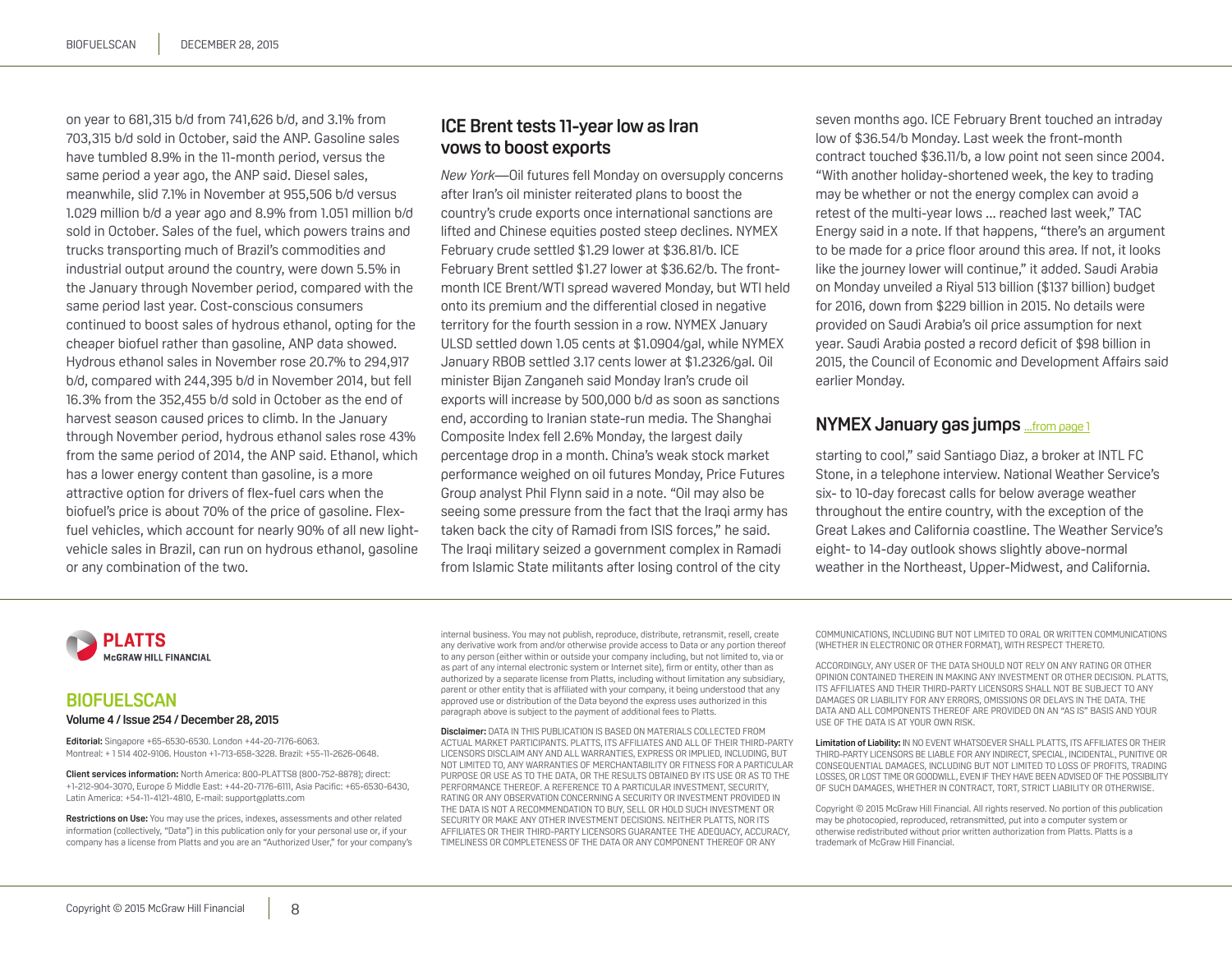<span id="page-8-0"></span>Below-average weather is expected in the Pacific Northwest, Texas, and Rockies. Also placing upward pressure on the contract has been a recent drop in production. Platts unit Bentek Energy shows US production for Monday fell to 69.3 Bcf/d, a drop of 0.9 Bcf/d from Friday. Today's total US production remains 2.1 Bcf/d below the current month's average of 71.4 Bcf/d. Total US demand increased 12.8 Bcf/d to 87.2 Bcf/d for Monday. The Baker Hughes rig count showed total gas rigs declined by six compared to the previous week, reaching 162 for the week ending December 25. Year over year, gas rigs are down by 178, or 52.4%. The nearby February contract was also trading up about 17 cents, reaching about \$2.24/MMBtu this morning. The January contract traded in range of \$2.067- \$2.215/MMBtu.

# **Brazilian gasoline imports** [...from page 1](#page-0-0)

anhydrous ethanol blend increase — totaled about 1.01 billion liters, up 63% from the same period in 2014. Overall demand for Gasoline A, which is gasoline without the anhydrous mix, for January to November was down 9%

compared with the previous year at 27.3 billion liters, the ANP said. With the recent hydrous ethanol price increase eroding the biofuel's price parity at the pump — to be more competitive than gasoline, hydrous ethanol has have to be below 70% of the price of gasoline — more consumption is expected to shift toward gasoline at the end of 2015. Market sources said Monday they were already seeing operational problems with the supply of gasoline in the last few days, attributed to a recent increase in drivers migrating back to gasoline. "We usually see a sharp demand rise before and after Christmas, but this year was really poor for ethanol compared to previous years," a broker said. "Maybe the worst December I have seen." December is usually a month of higher consumption in Brazil due to the end-of-year holidays. Looking at the average Gasoline C consumption increase in December over the past five years (2009-2014), a 31% rise was observed compared with the previous month. If the 31% growth average is applied to the latest ANP data for November, that would mean we could see 4.25 billion liters in demand for December. That would bring total Gasoline C demand in 2015 to 41.43 billion liters, down 7% year on year.

#### **FUTURES AND FOREIGN EXCHANGE (PBF page 2)**

#### **Platts 1630 Singapore assessments**

| BMD CPO (MYR/mt) | <b>BMAAA00 2253.00</b> | -36.00         |
|------------------|------------------------|----------------|
| PO-GO (\$/mt)    | POVGO00 191.26         | $-0.53$        |
| USD/MYR          | USMYR00                | 4.2995 +0.0133 |

#### **Platts 1630 London assessments**

| EUR/USD                               | AAFCW00        | <b>NA</b> | <b>NA</b> |
|---------------------------------------|----------------|-----------|-----------|
| USD/BRL                               | USBRL00        | <b>NA</b> | <b>NA</b> |
| ICE LS Gasoil Mo1 (\$/mt)             | <b>AARIN00</b> | <b>NA</b> | <b>NA</b> |
| ICE LS Gasoil Mo2 (\$/mt)             | <b>AARIO00</b> | <b>NA</b> | <b>NA</b> |
| B0-G0 (\$/mt)                         | CBAAA00        | <b>NA</b> | <b>NA</b> |
| NYSE Liffe Paris milling wheat (€/mt) | <b>NLAAC00</b> | <b>NA</b> | <b>NA</b> |
| NYSE Liffe Paris rapeseed (€/mt)      | <b>NLAAB00</b> | <b>NA</b> | <b>NA</b> |
| NYSE Liffe Paris corn (€/mt)          | <b>NLAAA00</b> | <b>NA</b> | <b>NA</b> |
| CBOT soybean oil (¢/lb)               | <b>CBAAE00</b> | <b>NA</b> | <b>NA</b> |
| CBOT corn (¢/bu)                      | CBAAG00        | <b>NA</b> | <b>NA</b> |
| CBOT soybean meal (\$/st)             | CBAAC00        | <b>NA</b> | <b>NA</b> |
| Diatta 1415   Lacatan ang ang pangala |                |           |           |

#### **Platts 1415 Houston assessments**

| USD/BRL                   | USDRE00 | 3.8590 | $-0.0806$ |
|---------------------------|---------|--------|-----------|
| CBOT soybean oil (¢/lb)   | CBAAD00 | 30.20  | $-0.67$   |
| CBOT corn (¢/bu)          | CBAAF00 | 361.00 | $-3.50$   |
| CBOT soybean meal (\$/st) | CBAAB00 | 267.30 | $-1.70$   |
| $BO-HO$ ( $\phi$ /gal)    | CBABG00 | 113.53 | $-3.89$   |

#### **SUBSCRIBER NOTES** (PBF page 1500)

Following a June 29 proposal note and period for review and feedback, Platts Monday discontinued its FOB Singapore ethanol assessment, including the daily assessment (AAWAD00), and weekly and monthly averages (AAWAD04; AAWAD03). The discontinuation of these assessments was proposed due to changes in typical spot market trade flows, as participants rarely break bulk ethanol cargoes in Singapore anymore.

Please note that the Platts Singapore, London, Houston and Sao Paulo offices will be closed Friday, December 25, 2015 and Friday, January 1, 2016, in observance of seasonal bank holidays. Platts will not publish any biofuels assessments on these days. The London office will also be closed Monday, December 28, 2015 and there will be no European assessments in this day.

Additionally, on December 24 2015 and December 31 2015 the Platts Market on Close assessment process will reflect an earlier close of 12:30 local time in the Singapore, London and Houston offices not the usual 16:30 time in Singapore or London, or the 2:15 pm CT time in Houston. All Market on Close assessment process time cut-off quidelines for physical and derivative markets will be moved in line with the earlier close. Global biofuel assessments on December 24 and 31 will be time-stamped to the

earlier 12:30 local time. Platts Brazilian ethanol assessments will also be time-stamped to 12:30 Sao Paulo time. Normal publishing schedules will resume on Monday, January 4, 2016. For full details of Platts publishing schedule and services affected, refer to http://www.platts.com/holiday. For queries, please contact support@platts.com.

Please note that, owing to the holiday season, Platts will not publish the Global Ethanol Weekly Report on Tuesday, December 29, or the Global Biodiesel Weekly Report on Thursday, December 31.

Following market feedback, Platts has decided to increase the increments by which bids and offers can be improved in the European ethyltertiary butyl ether (ETBE) Market On Close assessment process to a maximum of \$3/minute, to align it to the practice in the related MTBE market. Currently, participants in the ETBE MOC process are able to improve their bids and offers by a maximum \$1/ minute as an outright price and by a maximum \$2/minute for the indications based on a premium to MTBE. The change in incrementability rules will become effective December 14, 2015. Please send any comments and queries to pl\_petchems\_ln@platts.com. For written comments, please provide a clear indication if comments are not intended for publication by Platts for public viewing. Platts will consider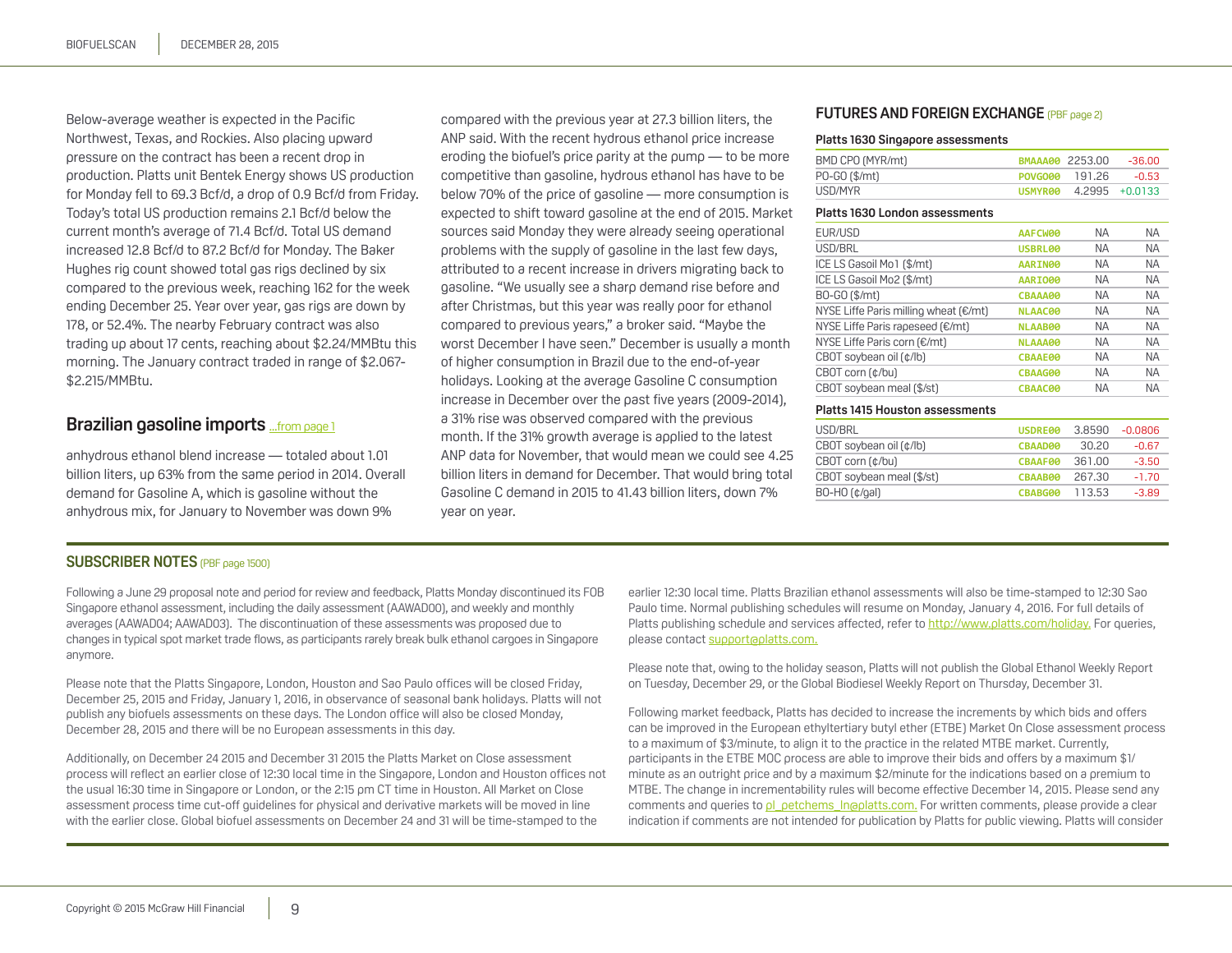#### **SUBSCRIBER NOTES** (PBF page 1500)

all comments received and will make comments not marked as confidential available upon request.

Platts is extending the deadline for feedback on its proposal that Platts FOB Rotterdam T2 ethanol assessments will change to reflect FOB Amsterdam, Rotterdam and Antwerp loading. The feedback period will be extended to December 31, 2015. In addition, Platts proposes that the assessment will reflect a FOB Rotterdam basis, with loading options in Amsterdam and Antwerp. As a consequence of the extension to the feedback period, it is now proposed that any change would be effective April 1, 2016. Platts invites further feedback regarding this proposal. Please send any comments or questions to europe\_ags@platts.com with a CC to pricegroup aplatts.com by December 31, 2015. For written comments, please provide a clear indication if comments are not intended for publication by Platts for public viewing. Platts will consider all comments received and will make comments not marked as confidential available upon request.

Platts confirms it will discontinue effective January 1, 2016 all biodiesel FOB ARA assessments for product that is not certified as compliant with the European Union's Renewable Energy Directive. The announcement follows a proposal note published June 22, 2015. The following assessments will be discontinued:

#### **Description Symbol**

| Biodiesel FAME -10 FOB Rdam Barge \$/mt                                      | AAWGY00 |
|------------------------------------------------------------------------------|---------|
| Biodiesel FAME 0 FOB Rdam Barge \$/mt                                        | AAXQL00 |
| Biodiesel RME FOB ARA Barge \$/mt                                            | AAUCA00 |
| Biodiesel Europe Premium (non-RED)                                           |         |
| FAME O FOB ARA \$/Mt                                                         | AAXNV00 |
| Biodiesel Europe Premium (non-RED)                                           |         |
| RME FOB NWE \$/Mt                                                            | AAXNW00 |
| Biodiesel FAME -10 Brg ARA \$/MT WAvg                                        | AAWGY04 |
| Biodiesel FAME 0 FOB Rdam Barge \$/mt WAvg                                   | AAXOL04 |
| Biodiesel RME FOB ARA Barge \$/mt WAvg                                       | AAUCA04 |
| Biodiesel FAME -10 FOB Rdam Barge \$/mt MAvg                                 | AAWGY03 |
| Biodiesel FAME 0 FOB Rdam Barge \$/mt MAvg                                   | AAXQL03 |
| Biodiesel RME FOB ARA Barge \$/mt MAvg                                       | AAUCA03 |
| Please send any comments or questions to europe agsoplatts.com, with a CC to |         |

pricegroup@platts.com, by September 18. For written comments, please provide a clear indication if comments are not intended for publication by Platts for public viewing. Platts will consider all comments received and will make comments not marked as confidential available upon request.